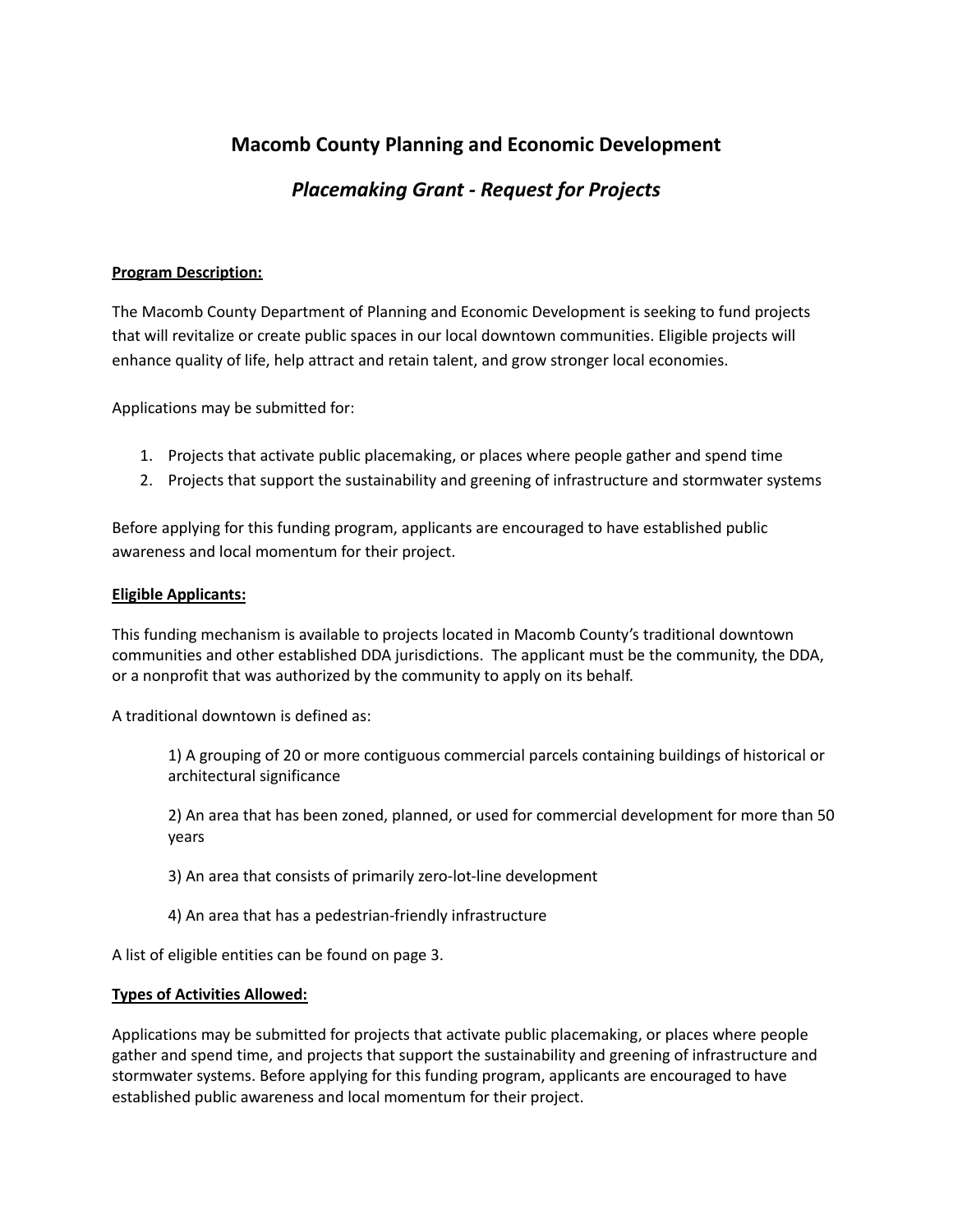Projects that fit this description would include, but are not limited to:

- Streetscape Beautification & Walkability
- Public Plaza Development/Enhancement
- Access and Connectivity to Public Amenities (Riverwalks, Canoe Livery, Pier Enhancements)
- Farmers Markets, Pop-Up Retail/Incubator Space (community or non-profit)
- Alley Rehabilitation/Greening
- Green and Sustainable Infrastructure (Rain Gardens, Bioswales, Pollinator Gardens, Etc.)
- Park Enhancements
- Non-Motorized Infrastructure (Benches, Bike Racks, Repair Stations, Wayfinding Signage, Etc.)
- Band shells, Amphitheaters, Outdoor Community Theaters
- Place Branding & Event Implementation
- Murals and Public Art
- Any other project that activates public space or a community place

#### **Grant Dollars :**

Eligible projects must have a minimum total development cost of \$10,000, where the recipient will commit to a 50% match for the project. This match can be in the form of in-kind work, crowdfunded, from community partners, or allocated dollars from the community/DDA's funds. The maximum award for these grant funds will be \$20,000. MCPED is seeking to fund 1 to 2 projects per fiscal year.

#### **Evaluation Criteria:**

Projects will be evaluated on a variety of factors, including, but not limited to:

- A defined and focused project
- The overall impact of the project on the community and placemaking efforts
- Local financial commitment and documented plan of how to attain the necessary match needed
- Project location (preference is given to projects connecting to or located in a traditional downtown)
- Project start and completion date

#### **Other Criteria:**